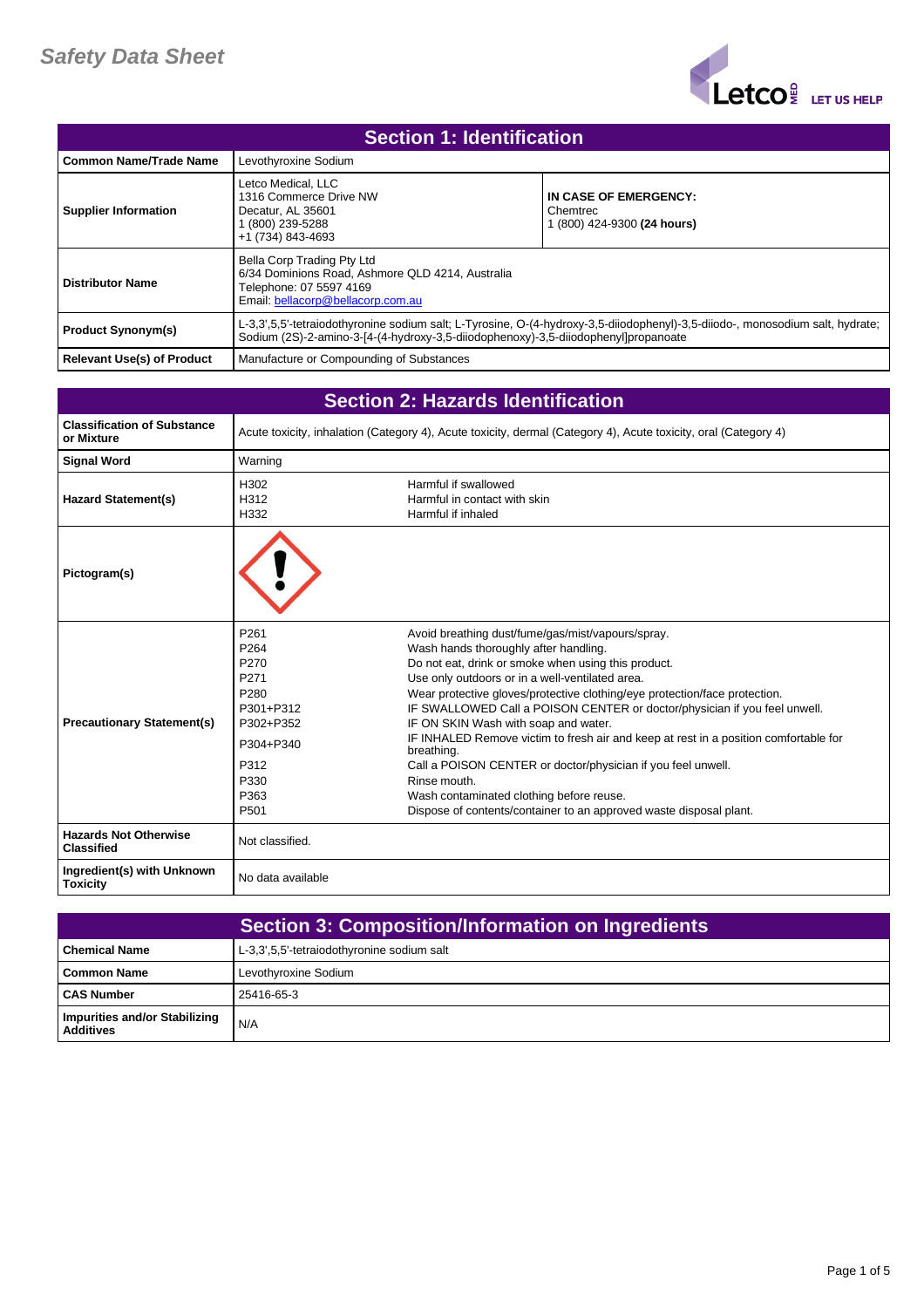| <b>Section 4: First Aid Measures</b>          |                                                                                                                                                                                                                                                                                                                                                                                                                                                                                                                                                                                                                                                                                                                                                                                                                                                                                                                                                                                                                                                                                                                                                            |
|-----------------------------------------------|------------------------------------------------------------------------------------------------------------------------------------------------------------------------------------------------------------------------------------------------------------------------------------------------------------------------------------------------------------------------------------------------------------------------------------------------------------------------------------------------------------------------------------------------------------------------------------------------------------------------------------------------------------------------------------------------------------------------------------------------------------------------------------------------------------------------------------------------------------------------------------------------------------------------------------------------------------------------------------------------------------------------------------------------------------------------------------------------------------------------------------------------------------|
| <b>General Advice</b>                         | Remove from exposure. Remove contaminated clothing. For treatment advice, seek guidance from an occupational health<br>physician or other licensed health-care provider familiar with workplace chemical exposures. In the United States, the<br>national poison control center phone number is 1-800-222-1222. If person is not breathing, give artificial<br>respiration. If breathing is difficult, give oxygen if available. Persons developing serious hypersensitivity (anaphylactic)<br>reactions must receive immediate medical attention.                                                                                                                                                                                                                                                                                                                                                                                                                                                                                                                                                                                                         |
| If Inhaled                                    | Slight inhalation allows the victim to rest in a well-ventilated area. Seek medical attention. Hazardous inhalation, remove<br>source of contamination or move victim to fresh air. If breathing has stopped, cardiopulmonary resuscitation (CPR)<br>immediately (use protective mask with one way valve). If breathing is difficult give oxygen. Seek medical attention.                                                                                                                                                                                                                                                                                                                                                                                                                                                                                                                                                                                                                                                                                                                                                                                  |
| In Case of Skin Contact                       | Flush the contact area with lukewarm running water for at least 15 minutes. Remove contaminated clothing, taking care not to<br>spread the chemical. Seek medical attention if irritation persists.                                                                                                                                                                                                                                                                                                                                                                                                                                                                                                                                                                                                                                                                                                                                                                                                                                                                                                                                                        |
| In Case of Eye Contact                        | Immediately flush eyes with running water for at least 15 minutes, keeping eye lids open. Take care not to rinse<br>contaminated water into the non-affected eye. Always seek medical attention for accidents involving the eyes.                                                                                                                                                                                                                                                                                                                                                                                                                                                                                                                                                                                                                                                                                                                                                                                                                                                                                                                          |
| If Swallowed                                  | Slight ingestion may cause irritation. Flush out mouth with water. Hazardous ingestion Never give anything by mouth if victim<br>is rapidly losing consciousness or is unconscious convulsing. Rinse mouth thoroughly with water. If breathing has stopped,<br>trained personnel should begin artificial respiration (use protective mask with one way valve), or if the heart has stopped,<br>cardiopulmonary resuscitation (CPR) immediately. Seek medical attention. Adults rarely experience symptoms with one-time<br>ingestions of up to 3 mg, but ingestion of larger amounts can be serious. Overdose treatment includes the following. 1. For<br>recent ingestions, empty the stomach by induced vomiting. Charcoal instillation may be useful up to 3 to 4 hours following<br>ingestion. 2. Administer cardiac glycosides if congestive heart failure develops. 3. Use appropriate measures to control fever,<br>hypoglycemia, fluid loss. 4. Give ant adrenergic agents such as propranolol for treatment of increased sympathetic activity. 5.<br>Intravenous hydrocortisone can be used to partially inhibit<br>conversion of $T$ 4 to $T$ 3. |
| <b>Most Important Symptoms</b><br>and Effects | Short term effects and signs & symptoms of over exposure Possible eye, skin, gastrointestinal and/or respiratory tract<br>irritation. The usual oral adult dose of Levothyroxine (as the sodium salt) is 0.05mg as a single daily dose, which may be<br>gradually increased up to 0.15 mg. NOTE: signs of toxicity may be delayed as long as 5 to 11 days after ingestion of<br>Levothyroxine. Possible allergic reaction to material of inhaled, ingested or in contact with skin. Effects from overdose can be<br>delayed for several days and may include changes in appetite, changes in menstrual periods, sensitivity to heat, weight loss,<br>palpitations, rapid and irregular pulse, headache, dizziness hand tremors nervousness or irritability,<br>insomnia, delirium, leg cramps, shortness of breath, chest pain, sweating, high fever, vomiting, diarrhea, seizures, collapse<br>and coma.                                                                                                                                                                                                                                                  |

| Section 5: Fire Fighting Measures                                      |                                                                                                                                                                                                                                                                                                                                                                                                        |
|------------------------------------------------------------------------|--------------------------------------------------------------------------------------------------------------------------------------------------------------------------------------------------------------------------------------------------------------------------------------------------------------------------------------------------------------------------------------------------------|
| <b>Suitable Extinguishing</b><br>Media                                 | Extinguishing media Water spray, dry chemical, carbon dioxide, or foam as appropriate for surrounding fire and materials.<br>Special firefighting procedures. As with all fires, evacuate personnel to a safe area. Firefighters should use self-contained<br>breathing equipment and protective clothing.                                                                                             |
| <b>Special Hazards Arising</b><br>From the<br><b>Substance/Mixture</b> | Fire degradation products these products are carbon oxides (CO, $CO2$ ), nitrogen oxides (NO, NO <sub>2</sub> ), halogenated<br>compounds. Emits toxic fumes under fire conditions. Risks of explosion of the product in presence of mechanical impact:<br>Not available Risks of explosion of the product in presence of static discharger: Fine air bone dust can be ignited by static<br>discharge. |
| Special PPE and/or<br><b>Precautions for Firefighters</b>              | Firefighters should use self-contained breathing equipment and protective clothing.                                                                                                                                                                                                                                                                                                                    |

| <b>Section 6: Accidental Release Measures</b>                                                  |                                                                                                                                                                                                                                                                                                                                                                                                                                                                                                                                                                                                                                                                                                                                                             |  |
|------------------------------------------------------------------------------------------------|-------------------------------------------------------------------------------------------------------------------------------------------------------------------------------------------------------------------------------------------------------------------------------------------------------------------------------------------------------------------------------------------------------------------------------------------------------------------------------------------------------------------------------------------------------------------------------------------------------------------------------------------------------------------------------------------------------------------------------------------------------------|--|
| <b>Personal Precautions.</b><br><b>Protective Equipment and</b><br><b>Emergency Procedures</b> | Small spill and leak Vacuum or sweep up spillage. Avoid dust. Place spillage in appropriate labeled solid pharmaceutical<br>waste class 261N container for waste disposal. Wash contaminated clothing before reuse. Ventilate area and wash spill<br>site. Follow appropriate safe work practice. Large spill and leak Use a shovel put the material into an appropriate labeled<br>waste disposal container. Finish cleaning by spreading water on the contaminated surface. Label and dispose as<br>pharmaceutical waste class 261N. Follow appropriate safe work practices. Protective clothing in case of large spill Hooded<br>full suit, Tyvek coveralls or equivalent air purifying respirator with particulate cartridge P100 (HEPA). Boots gloves. |  |
| <b>Methods and Materials</b><br><b>Used for Containment</b>                                    | Small spill and leak Vacuum or sweep up spillage. Avoid dust. Place spillage in appropriate labeled solid pharmaceutical<br>waste class 261N container for waste disposal. Wash contaminated clothing before reuse. Ventilate area and wash spill<br>site. Follow appropriate safe work practice. Large spill and leak Use a shovel put the material into an appropriate labeled<br>waste disposal container. Finish cleaning by spreading water on the contaminated surface. Label and dispose as<br>pharmaceutical waste class 261N. Follow appropriate safe work practices.                                                                                                                                                                              |  |
| <b>Cleanup Procedures</b>                                                                      | Small spill and leak Vacuum or sweep up spillage. Avoid dust. Place spillage in appropriate labeled solid pharmaceutical<br>waste class 261N container for waste disposal. Wash contaminated clothing before reuse. Ventilate area and wash spill<br>site. Follow appropriate safe work practice. Large spill and leak Use a shovel put the material into an appropriate labeled<br>waste disposal container. Finish cleaning by spreading water on the contaminated surface. Label and dispose as<br>pharmaceutical waste class 261N. Follow appropriate safe work practices.                                                                                                                                                                              |  |

| <b>Section 7: Handling and Storage</b>  |                                                                                                                                                                                                                                                                                                  |
|-----------------------------------------|--------------------------------------------------------------------------------------------------------------------------------------------------------------------------------------------------------------------------------------------------------------------------------------------------|
| Precautions for Safe<br><b>Handling</b> | Precautions Use with adequate dust control. In case of insufficient ventilation, wear suitable respiratory equipment. Avoid<br>inhalation, skin and eye contact. Wash thoroughly after handling. Dispose as pharmaceutical waste 261N. Incompatibility<br>strong oxidizing agents, strong acids. |
| <b>Conditions for Safe Storage</b>      | Pack in tight, light resistant container under nitrogen atmosphere. Store at 2-8°C.                                                                                                                                                                                                              |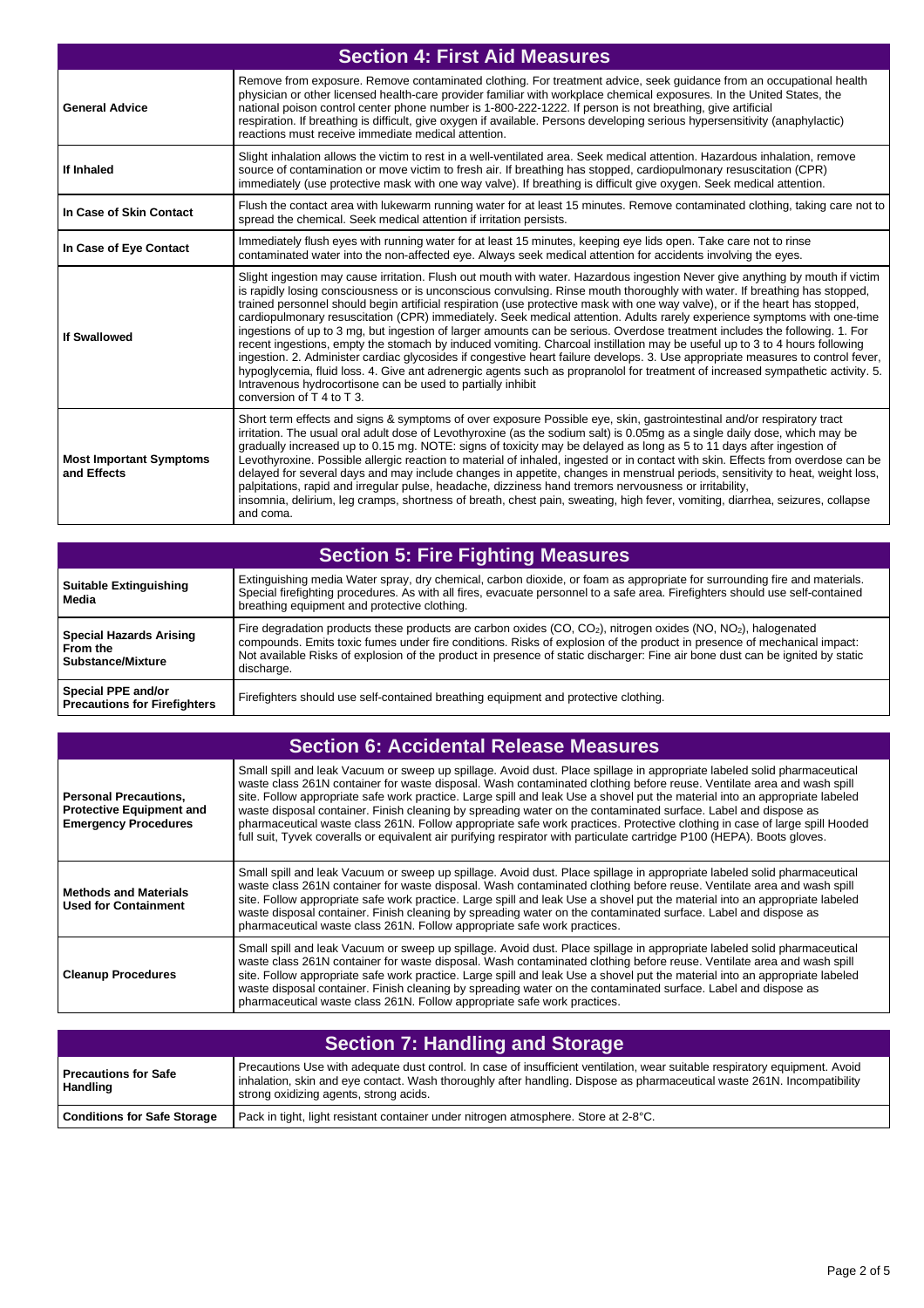| <b>Section 8: Exposure Controls/Personal Protection</b>                 |                                                                                                                                                                                                                                                                                                                                                                                                                                                                                                                                                                                                                                                                                                                                                                                                                                                                                                                                                                                                                                                                                                                                                                                                                                                                                                                                                                                                                                                                                                                         |
|-------------------------------------------------------------------------|-------------------------------------------------------------------------------------------------------------------------------------------------------------------------------------------------------------------------------------------------------------------------------------------------------------------------------------------------------------------------------------------------------------------------------------------------------------------------------------------------------------------------------------------------------------------------------------------------------------------------------------------------------------------------------------------------------------------------------------------------------------------------------------------------------------------------------------------------------------------------------------------------------------------------------------------------------------------------------------------------------------------------------------------------------------------------------------------------------------------------------------------------------------------------------------------------------------------------------------------------------------------------------------------------------------------------------------------------------------------------------------------------------------------------------------------------------------------------------------------------------------------------|
| <b>Components with</b><br><b>Workplace Control</b><br><b>Parameters</b> | No data available                                                                                                                                                                                                                                                                                                                                                                                                                                                                                                                                                                                                                                                                                                                                                                                                                                                                                                                                                                                                                                                                                                                                                                                                                                                                                                                                                                                                                                                                                                       |
| <b>Appropriate Engineering</b><br><b>Controls</b>                       | Exposure to This material can be controlled in many ways. The measures appropriate for a particular worksite depend on<br>how this material is used and on the extent of exposure. This general information can be used to help develop specific<br>control measures. Ensure that control systems are properly designed and maintained. Comply with<br>occupational, environmental, fire and other applicable regulations. Engineering methods to control hazardous<br>conditions are preferred. Methods include mechanical (local exhaust) ventilation, process or personnel enclosure and<br>control of process conditions. Administrative controls and personnel enclosure and control of process conditions.<br>Administrative controls and personnel protective equipment may also be required. Supply sufficient replacement air to<br>make up for air removed by exhaust system. Remove contaminated clothing promptly. Launder before re wearing.<br>Inform laundry personnel of contaminants hazards. Do not eat, drink or smoke in work areas. Wash hands to<br>thoroughly after handling this material. Maintain good housekeeping. Exposure limits: Not established. Chemical Fume hood.                                                                                                                                                                                                                                                                                                                    |
| <b>PPE - Eye/Face Protection</b>                                        | Splash goggles.                                                                                                                                                                                                                                                                                                                                                                                                                                                                                                                                                                                                                                                                                                                                                                                                                                                                                                                                                                                                                                                                                                                                                                                                                                                                                                                                                                                                                                                                                                         |
| <b>PPE - Skin Protection</b>                                            | Chemically compatible gloves. For handling solutions, ensure that the glove material is protective against the solvent being<br>used. Use handling practices that minimize direct hand contact. Employees who are sensitive to natural rubber (latex) should<br>use nitrile or other synthetic nonlatex gloves. Use of powdered latex gloves should be avoided due to the risk of latex allergy.<br>To reduce the risk of contamination of skin and surfaces, wear two pairs of gloves. Remove the outer gloves after handling<br>and cleanup of the material, and remove the inner gloves only after removing other personal protective equipment.<br>Impervious gloves (e.g. Natural or butyl rubber, nitrile, neoprene or PVC). Manufacturer standards require that all latex<br>gloves should be medical grade hypoallergenic gloves or those who have type 1 hyper sensitive reaction to latex nitrile<br>gloves are recommended. Hooded full impervious suit and boots (e.g. Shield 2 or Tyvek brands and/or equivalent resistant<br>protective clothing). Have a safety shower/eye wash fountain readily available the immediate work area.                                                                                                                                                                                                                                                                                                                                                                      |
| <b>PPE - Body Protection</b>                                            | If engineering controls and work practices are not effective in controlling exposure to this material, then wear suitable<br>personal protective equipment, including approved respiratory protection. Full suit with hood, or disposable/washable cover<br>all. Half-face piece Boots rubber gloves (impervious).                                                                                                                                                                                                                                                                                                                                                                                                                                                                                                                                                                                                                                                                                                                                                                                                                                                                                                                                                                                                                                                                                                                                                                                                      |
| <b>PPE - Respiratory</b><br><b>Protection</b>                           | If engineering controls and work practices are not effective in controlling exposure to this material, then wear suitable<br>personal protective equipment, including approved respiratory protection. Air purifying respirator with particulate cartridge<br>P100 (HEPA) (Less than 1g). powdered air purifying respirator (PAPR) with particulate cartridge P100 (HEPA) (greater than<br>1q). Chemical fume hood. If respiratory protection is required, institute a complete respiratory protection program, including<br>selection, fit testing, training, maintenance and inspection. Refer to the CSA standard Z 94,4-M1982 selection care and use<br>of respirators, available from the Canadian standards association, Rexadale, Ontario, M9W 1R3, or equivalent local codes<br>and standards. When working with quantities less than 1 kg and in the absence of<br>appropriate local exhaust ventilation (LEV) or other containment, a half-face piece Air purifying respirator with particulate<br>cartridge P100 (HEPA) and goggles is adequate. When working with quantities greater than 1 kg and in the absence of<br>local exhaust ventilation (LEV) or other containment, a powdered Air purifying respirator (PAPR) with particulate cartridge<br>P100 (HEPA) and helmet/hooder supplied air respirator is recommended. The specific respirator selected must be based<br>on contamination levels found in the work place, the specific operation and not exceed the working limits of the respirator. |

| <b>Section 9: Physical and Chemical Properties</b>       |                                                                                                                                                                                                   |
|----------------------------------------------------------|---------------------------------------------------------------------------------------------------------------------------------------------------------------------------------------------------|
| Appearance                                               | Physical state: Solid. Appearance: Light yellow to buff colored powder.                                                                                                                           |
| <b>Upper/Lower Flammability</b><br>or Explosive Limits   | No data available.                                                                                                                                                                                |
| Odor                                                     | No data available                                                                                                                                                                                 |
| <b>Vapor Pressure</b>                                    | Not applicable.                                                                                                                                                                                   |
| <b>Odor Threshold</b>                                    | Not available.                                                                                                                                                                                    |
| <b>Vapor Density</b>                                     | Not applicable.                                                                                                                                                                                   |
| рH                                                       | pH (0.1% aqueous solution) about 8.9                                                                                                                                                              |
| <b>Relative Density</b>                                  | No data available.                                                                                                                                                                                |
| <b>Melting Point/Freezing</b><br>Point                   | Not available.                                                                                                                                                                                    |
| <b>Solubility</b>                                        | Soluble in solutions of sodium hydroxide and in hot solutions of sodium carbonate, slightly soluble in ethanol, very slightly<br>soluble in water, insoluble in acetone, chloroform and in ether. |
| <b>Initial Boiling Point and</b><br><b>Boiling Range</b> | Not applicable.                                                                                                                                                                                   |
| <b>Flash Point</b>                                       | No data available.                                                                                                                                                                                |
| <b>Evaporation Rate</b>                                  | Not available.                                                                                                                                                                                    |
| <b>Flammability (Solid, Gas)</b>                         | No data available                                                                                                                                                                                 |
| <b>Partition Coefficient</b>                             | Not available.                                                                                                                                                                                    |
| <b>Auto-Ignition Temperature</b>                         | No data available.                                                                                                                                                                                |
| <b>Decomposition</b><br><b>Temperature</b>               | No data available.                                                                                                                                                                                |
| <b>Viscosity</b>                                         | Not available.                                                                                                                                                                                    |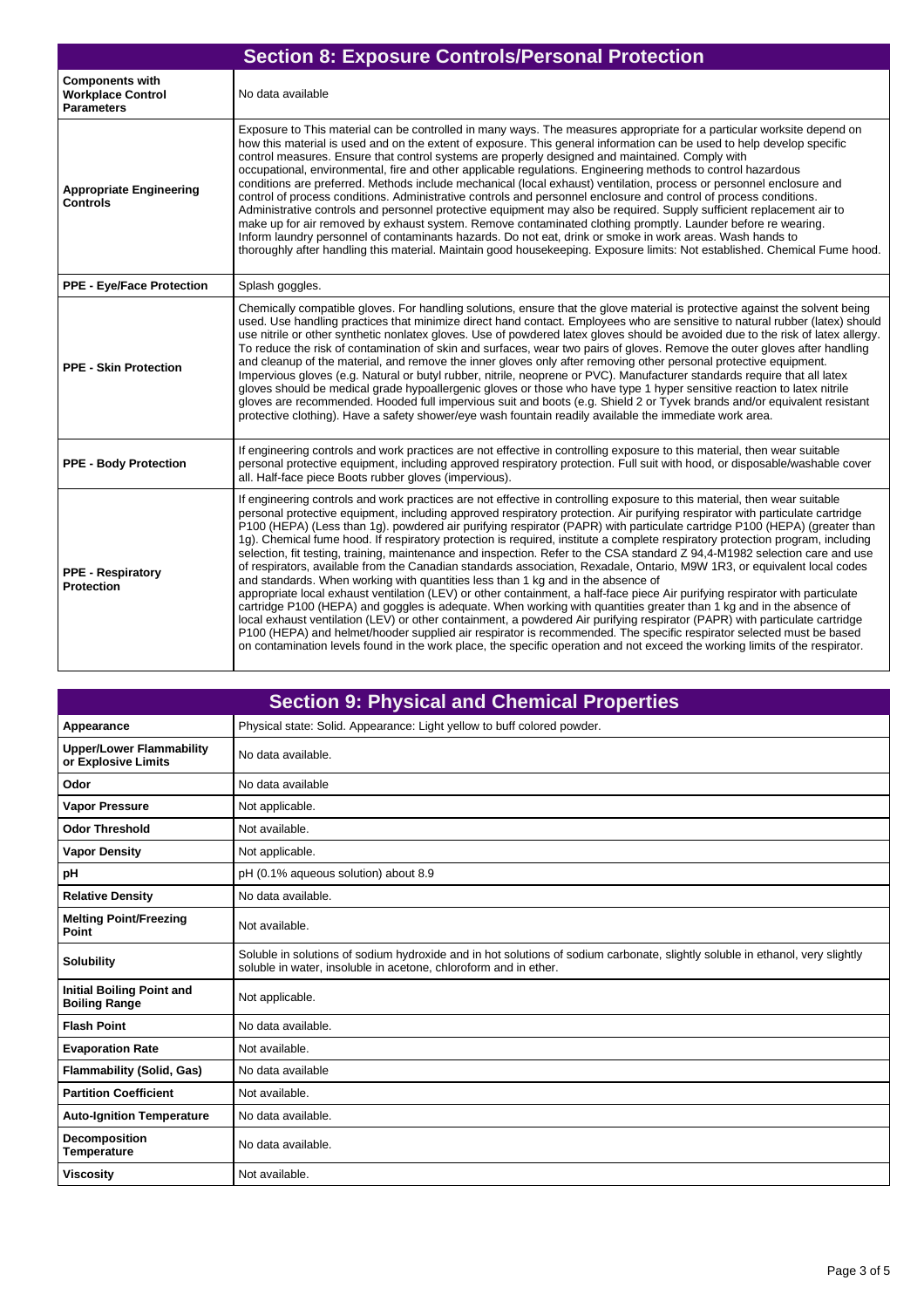| <b>Section 10: Stability and Reactivity</b>         |                                                                           |
|-----------------------------------------------------|---------------------------------------------------------------------------|
| <b>Reactivity</b>                                   | No data available.                                                        |
| <b>Chemical Stability</b>                           | The product is stable at 2-8°C.                                           |
| <b>Possibility of Hazardous</b><br><b>Reactions</b> | Hazardous decomposition products these products are halogenated compounds |
| <b>Conditions to Avoid</b>                          | No data available.                                                        |
| <b>Incompatible Materials</b>                       | Reactivity/Incompatibility Strong oxidizing agents, strong acids          |
| <b>Hazardous Decomposition</b><br><b>Products</b>   | These products are halogenated compounds                                  |

| <b>Section 11: Toxicological Information</b>                                  |                                                                                                                                                                                          |  |
|-------------------------------------------------------------------------------|------------------------------------------------------------------------------------------------------------------------------------------------------------------------------------------|--|
| <b>Acute Toxicity - LD50 Oral</b>                                             | Oral LD50 Mouse >10000 mg/kg Rat >10000 mg/kg                                                                                                                                            |  |
| <b>Acute Toxicity - Inhalation</b>                                            | No data available.                                                                                                                                                                       |  |
| <b>Acute Toxicity - Dermal</b>                                                | Possible skin irritation.                                                                                                                                                                |  |
| <b>Acute Toxicity - Eye</b>                                                   | Possible eye irritation.                                                                                                                                                                 |  |
| <b>Skin Corrosion/Irritation</b>                                              | No data available                                                                                                                                                                        |  |
| <b>Serious Eye</b><br>Damage/Irritation                                       | Possible eye irritation.                                                                                                                                                                 |  |
| <b>Respiratory or Skin</b><br><b>Sensitization</b>                            | Possible respiratory tract irritation.                                                                                                                                                   |  |
| <b>Germ Cell Mutagenicity</b>                                                 | No information available.                                                                                                                                                                |  |
| <b>Carcinogenicity IARC</b>                                                   | This product is not listed in IARC monographs, the NTP annual reports or the current ACGIH TLVs as a carcinogen or<br>potential carcinogen. It is not regulated by OSHA as a carcinogen. |  |
| <b>Carcinogenicity ACGIH</b>                                                  | This product is not listed in IARC monographs, the NTP annual reports or the current ACGIH TLVs as a carcinogen or<br>potential carcinogen. It is not regulated by OSHA as a carcinogen. |  |
| <b>Carcinogenicity NTP</b>                                                    | This product is not listed in IARC monographs, the NTP annual reports or the current ACGIH TLVs as a carcinogen or<br>potential carcinogen. It is not regulated by OSHA as a carcinogen. |  |
| <b>Carcinogenicity OSHA</b>                                                   | This product is not listed in IARC monographs, the NTP annual reports or the current ACGIH TLVs as a carcinogen or<br>potential carcinogen. It is not regulated by OSHA as a carcinogen. |  |
| <b>Reproductive Toxicity</b>                                                  | Teratogenicity pregnancy category: A clinical experience humans has shown that appropriate therapeutic use of thyroid<br>hormones does not cause adverse effects the fetus.              |  |
| <b>Specific Target Organ</b><br><b>Toxicity - Single Exposure</b>             | No data available                                                                                                                                                                        |  |
| <b>Specific Target Organ</b><br><b>Toxicity - Repeated</b><br><b>Exposure</b> | No data available.                                                                                                                                                                       |  |
| <b>Aspiration Hazard</b>                                                      | No data available.                                                                                                                                                                       |  |

| <b>Section 12: Ecological Information</b> |                                                                                                                      |
|-------------------------------------------|----------------------------------------------------------------------------------------------------------------------|
| <b>Toxicity</b>                           | Not available.                                                                                                       |
| Persistence and<br>Degradability          | Possibly hazardous short-term degradation products are not likely however, long term degradation products may arise. |
| <b>Bio-accumulative Potential</b>         | Degradation is as toxic as the product itself.                                                                       |
| <b>Mobility in Soil</b>                   | Not available.                                                                                                       |
| <b>Other Adverse Effects</b>              | Not available.                                                                                                       |

| <b>Section 13: Disposal Considerations</b>              |                                                                                                                                                                                                                                                                                                                                                   |
|---------------------------------------------------------|---------------------------------------------------------------------------------------------------------------------------------------------------------------------------------------------------------------------------------------------------------------------------------------------------------------------------------------------------|
| <b>Waste Treatment Methods</b><br><b>Product</b>        | Collect in sealed containers and place in appropriate labeled pharmaceuticals solid waste class 261N container<br>according to internal and external standards and procedures. Follow all appropriate safe work procedures and federal,<br>provincial and local requlations for disposal. Use only licensed disposal and waste hauling companies. |
| <b>Waste Treatment Methods</b><br>Packaging             | No data available                                                                                                                                                                                                                                                                                                                                 |
| <b>Special Precautions Landfill</b><br>or Incinerations | No data available                                                                                                                                                                                                                                                                                                                                 |
| <b>Other Information</b>                                | No data available                                                                                                                                                                                                                                                                                                                                 |